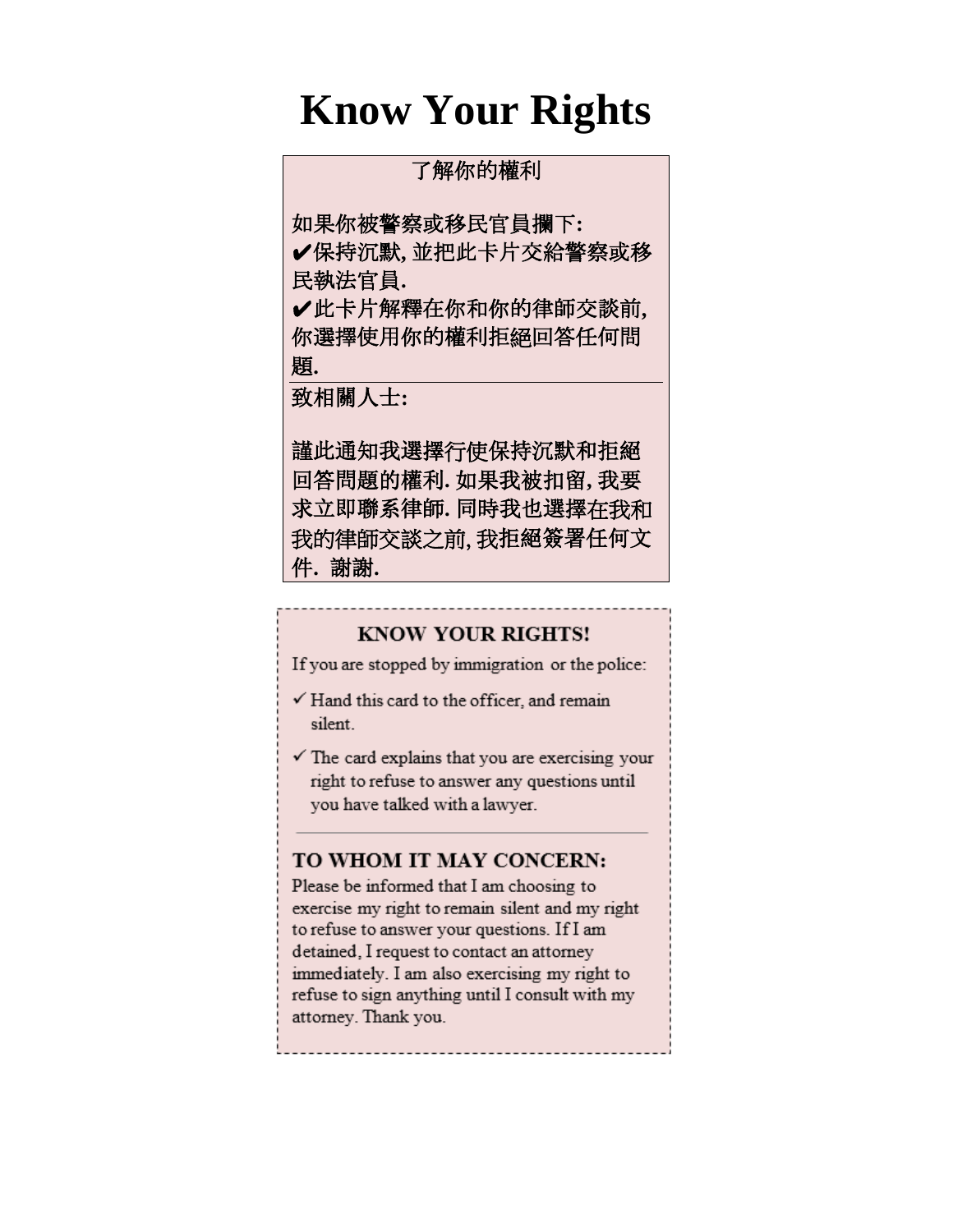# **Know Your Rights**

來源: https://www.nilc.org/issues/immigration-enforcement/everyone-has-certain-basicrights/

By now everyone knows that Donald Trump has been elected president of the United States and will begin serving his term in January 2017. No matter who is president, everyone living in the U.S. has certain basic rights under the U.S. Constitution. Undocumented immigrants have these rights, too. It is important that we all assert and protect our basic rights.

時至今日, 大家都知道特朗普當選美國總統, 並且會在 2017 年 1 月宣誓就職. 不論 誰位居總統, 每一個居住於美國的人都享有美國憲法保障的權利. 就算你沒有合法 的移民身份, 你也同樣享受相同的權利. 當務之急, 我們要伸張與保障自己基本的權 利.

If you find you have to deal with Immigration and Customs Enforcement (ICE) or other law enforcement officers at home, on the street, or anywhere else, remember that you have the rights described in this factsheet. The factsheet also provides suggestions for what you should do to assert your rights.

如果你在家,街上,或者任何地方, 碰到需要跟警察,移民執法官員(ICE)或其他執法人 員交談的情況,請記住本簡介中描述的權利. 此簡介還建議了你應該做什麼來伸張與 保障你的基本權利.

## **You have the right to remain silent. You may refuse to speak to immigration officers.**

## 你有權保持沈默**.** 你可以拒絕跟移民官員談話**.**

- Don't answer any questions. You may also say that you want to remain silent.
- Don't say anything about where you were born or how you entered the U.S.
- 不要回答任何問題. 你可以說你想要保持沈默.
- 不要回答任何關於你在哪裡出生, 或是你如何進入美國的問題.

## **Carry a know-your-rights card and show it if an immigration officer stops you.**

隨身攜帶 **"**了解你的權利**"**卡片**.** 如果你被移民局官員攔下來談話**,** 把這 張卡片出示給他們看**.**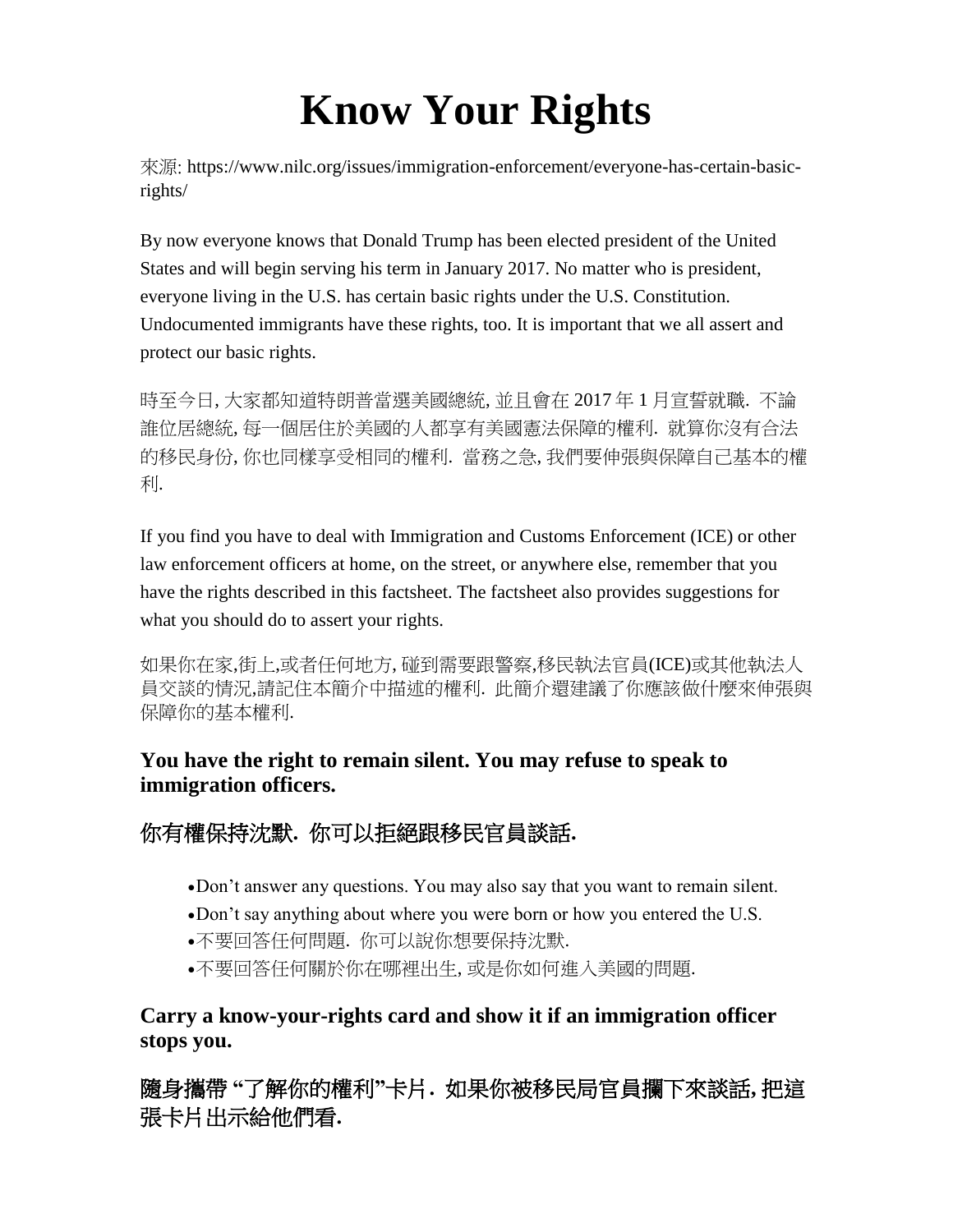- The card *(scroll up to see the card)* explains that you will remain silent and that you wish to speak with an attorney.
- 這張卡片(位於本簡介第一頁最上方), 解釋你將會保持沉默, 並且你希望能跟 律師談話.

#### **Do not open your door.**

## 不要開門

- To be allowed to enter your home, ICE must have a warrant signed by a judge. Do not open your door unless an ICE agent shows you a warrant. (They almost never have one.) If an ICE agent wants to show you a warrant, they can hold it against a window or slide it under the door. To be valid, the warrant must have your correct name and address on it.
- You do not need to open the door to talk with an ICE agent. Once you open the door, it is much harder to refuse to answer questions.
- 除非有法官簽署的搜查令, 移民局是沒有權力進入你家中. 除非移民局展示 給你他們有合法的搜查令, 千萬不要開門(在絕大部分的案子, 移民局並 沒有得到搜查令). 如果移民局調查員要展示給你他們的搜查令, 他可以 把搜查令壓在窗戶上面, 或是從門縫裡面塞給你. 搜查令上面必須要有你 正確的全名與地址.
- 就算你要移民局調查員談話, 你並不需要開門. 一但你開了門, 你會變得很難 拒絕回答他們的問題.

#### **You have the right to speak to a lawyer.**

## 你有權要求跟律師談話

- You can simply say, "I need to speak to my attorney."
- You may have your lawyer with you if ICE or other law enforcement questions you.
- 你可以簡單地說, 我需要跟我的律師談話.
- 如果移民局調查員或是警察想要跟你問話, 你有權要求你的律師陪同你一同 談話.

#### **Before you sign anything, talk to a lawyer.**

## 在你簽署任何文件之前**,** 務必先跟律師談話**.**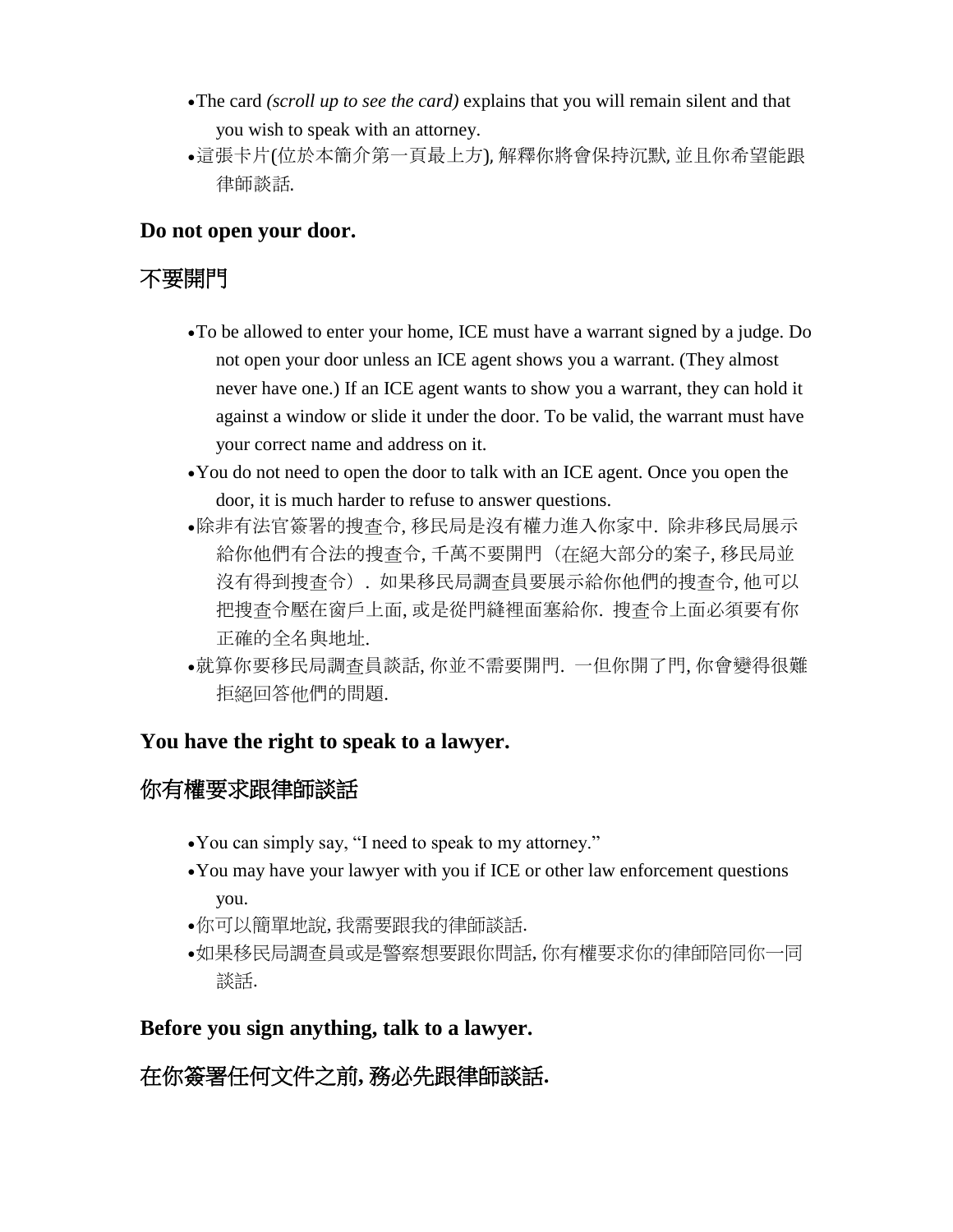- ICE may try to get you to sign away your right to see a lawyer or a judge. Be sure you understand what a document actually says before you sign it.
- 移民局可能會想辦法要求你簽署文件, 說你放棄見法官或是律師. 在你簽署 任何文件之前, 務必瞭解你簽署的文件的詳細內容.

#### **Always carry with you any valid immigration document you have.**

## 隨身攜帶你擁有的移民文件

- For example, if you have a valid work permit or green card, be sure to have it with you in case you need to show it for identification purposes.
- Do not carry papers from another country with you, such as a foreign passport. Such papers could be used against you in the deportation process.
- 舉例來說, 如果你有綠卡或是工作證, 務必隨身攜帶這些文件, 因為你有可能 會被要求出示身份證明.
- 不要隨身攜帶其他國家的文件或身份證明, 像是其他國家的護照等. 移民局 可能會使用這些文件在你遣返官司中, 作為不利你的證據.

#### **If you are worried ICE will arrest you, let the officer know if you have children.**

## 如果你擔心移民局可能會逮捕你**,** 如果你有孩子的話**,** 請告知移民局調 查員**.**

- If you are the parent or primary caregiver of a U.S. citizen or permanent resident who is under age 18, ICE may "exercise discretion" and let you go.
- 如果你的孩子是未滿 18 歲的美國公民或是綠卡持有者, 或是你是主要照顧他 們的人, 移民局可能會行使"裁量權"然後釋放你.

#### **Because Donald Trump has made many anti-immigrant statements, ICE and other law enforcement officers may think they can get away with violating your rights**.

因為特朗普發表了許多反移民言論, ICE 移民執法官員和其他執法人員可能認為他 們可以侵犯你的權利而不被定罪.

Sometimes ICE officers lie to people in order to get them to open their doors or sign away their rights. If ICE detains you or you are concerned that they will conduct raids in your area, this is what you can do: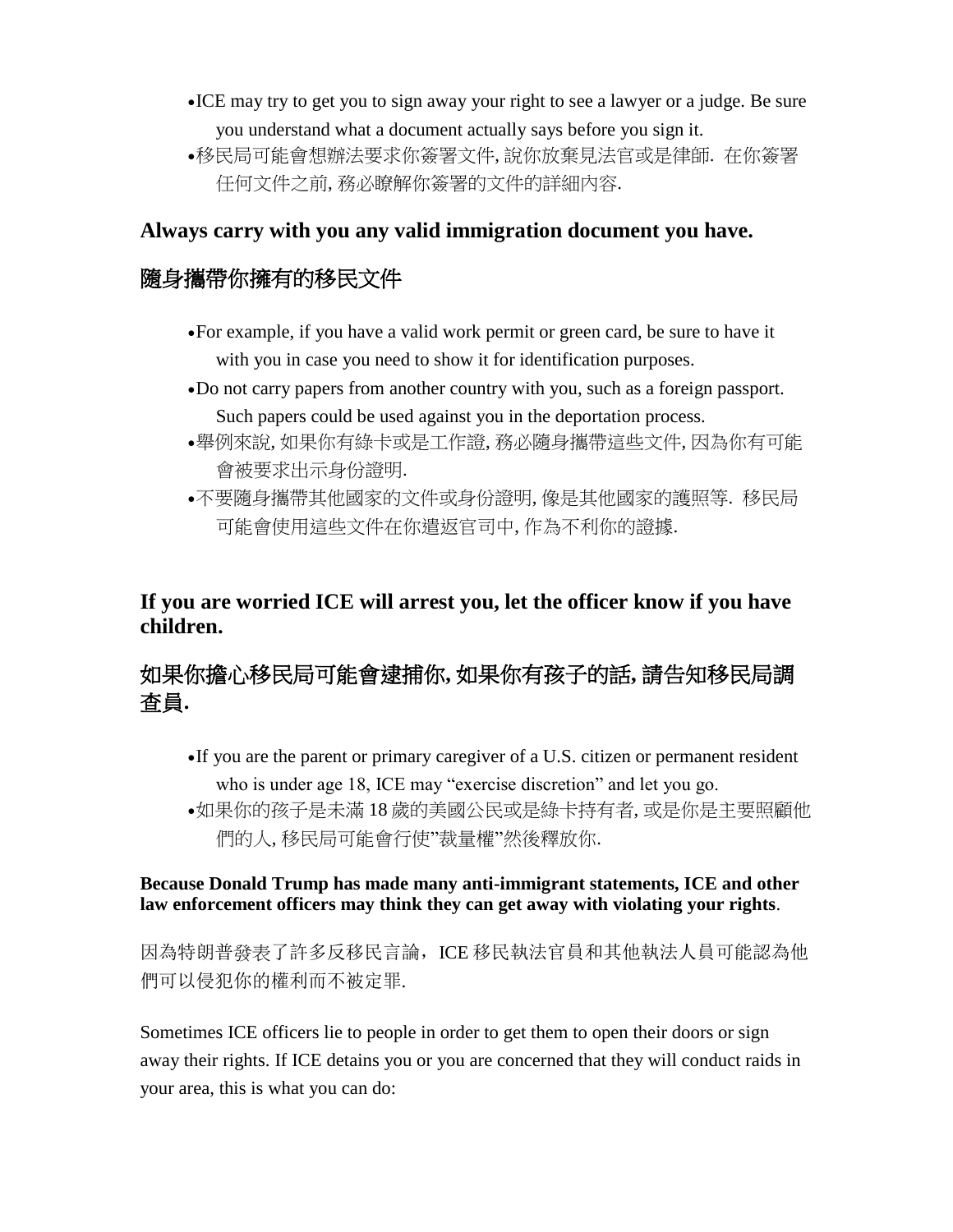有時 ICE 移民執法官員向人們說謊,以便讓他們打開他們的門或簽署放棄權利的 文件. 如果 ICE 移民執法官員扣留你, 或你擔心他們會在你的地區進行臨檢, 以下 是你可以做的:

#### **Create a safety plan.**

## 設定安全計劃

- Memorize the phone number of a friend, family member, or attorney that you can call if you are arrested.
- If you take care of children or other people, make a plan to have them taken care of if you are detained.
- Keep important documents such as birth certificates and immigration documents in a safe place where a friend or family member can access them if necessary.
- Make sure your loved ones know how to find you if you are detained by ICE. They can use ICE's online [detainee](https://locator.ice.gov/odls/homePage.do) locator to find an adult who is in immigration custody. Or they can call the local ICE [office.](https://www.ice.gov/contact/ero) Make sure they have your alien registration number written down, if you have one.
- You can call the Executive Office for Immigration Review (EOIR) hotline number at 240-314-1500 or 1-800-898-7180 (toll-free) 24 hours a day, 7 days a week to get information on your case's status.
- 記住一個朋友,家人,或者律師的電話.如果你被逮捕了, 可以要求打電話給他 們.
- 如果你是主要照顧孩子或者長者的人, 記得准備個計劃, 在你如果被逮捕的強 況下, 會有其他人可以負責照顧他們.
- 將重要的文件,比如出生証明和移民文件, 保存在朋友或家人可以取得的安全 地方.
- 如果你被 ICE 扣留,確保你的親人知道如何找到你.他們可以使用 ICE 移民局 的網站或是打 ICE 電話來找到被扣留在移民拘留所中的成年人. 如果你有 A5 卡號碼,記的寫下來.
- 你可以打電話給移民局熱線 Executive Office for Immigration Review (EOIR) 240-314-1500 或是 1-800-898-7180 (免付費),來查詢你移民案子的進展. 這 些電話是 24 小時開放的.

#### **Report and document raids and arrests.**

#### 報告或是記錄移民局突襲檢查和逮捕的過程